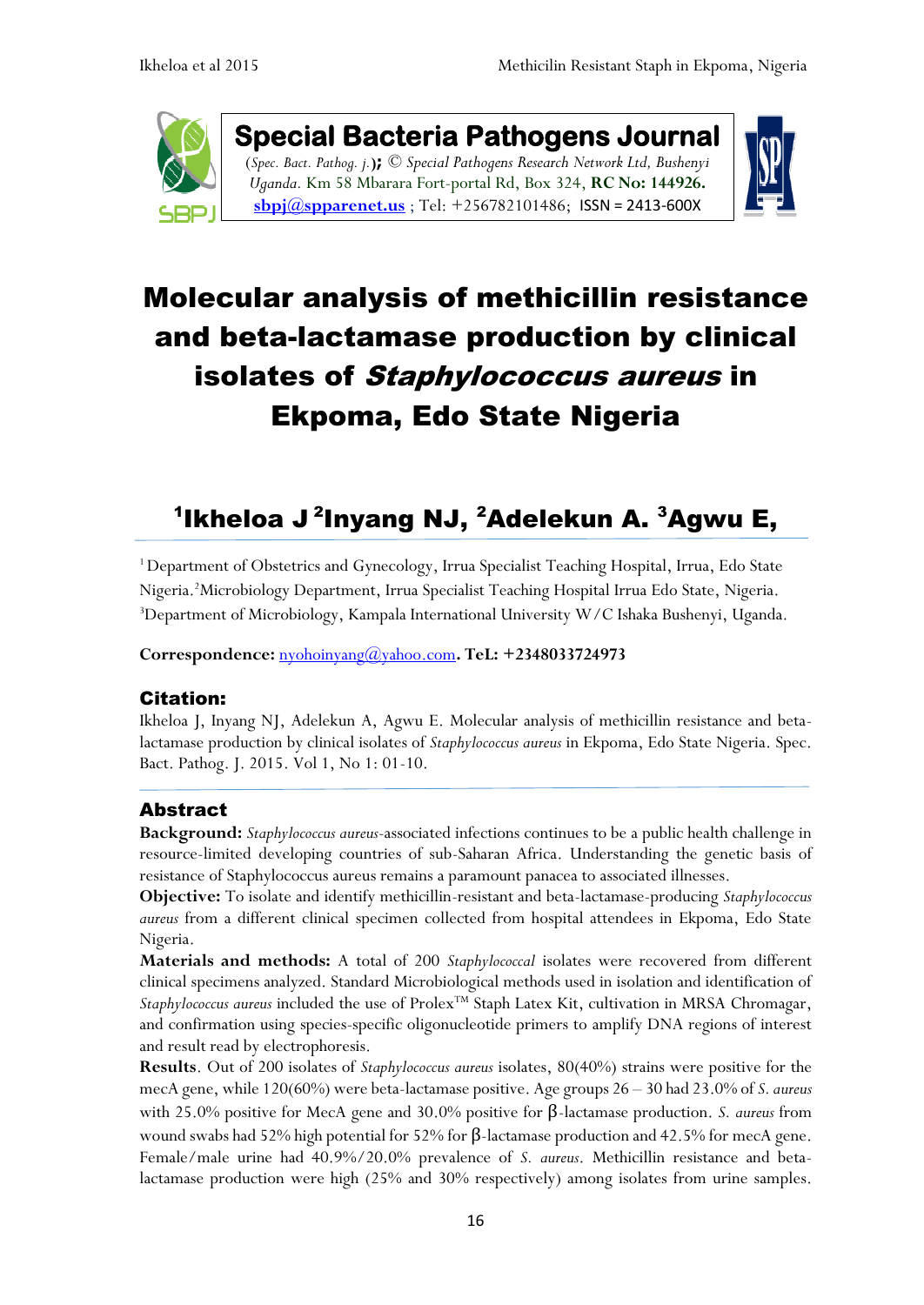**Conclusion.** Methicillin-resistant (mecA) genes and beta-lactamase enzymes remain important determinants of resistance of *Staphylococcus aureus* to conventional antibiotics in resources limited settings. Strict use of prescription drugs to avoid abuse, improved personal hygiene, good laboratory practice, screening of all in-patients upon admission into the hospitals, screening of visitors during visits to in-patients, hand washing, and the use of disposable aprons and gloves by staff to reduces skin-to-skin contact and therefore further reduces the risk of transmission are strongly recommended prevention protocols.

## Introduction

*Staphylococcus aureus* is the most common cause of *Staphylococcal* infections and is frequently found in the nose, skin, upper respiratory tract, and intestinal tract of healthy individuals (1). They are halophilic and thrive well ata pH of 7.4 to 7.6 (2). *S. aureus* is primarily a catalase and coagulase enzyme producing organisms which add to their pathogenicity (3). *S. aureus* may occur as a commensal on human skin, nose, and throat (4)*.* The occurrence of *S. aureus* under these different ecological niches may not always indicate infection and therefore may not always require treatment.

*S. aureus* can cause a wide range of illnesses from minor skin infections, such as pimples, impetigo, (may also be caused by *Streptococcus pyogenes*), boils, cellulitis, folliculitis, furuncles, carbuncles, scalded skin syndrome, and abscesses; to life-threatening diseases such as pneumonia, meningitis, osteomyelitis, endocarditis, toxic shock syndrome, conjunctivitis, especially in neonates and septicemia (5). It is also involved in skin, soft tissue, respiratory, bone, joint, endovascular to wound infections (6).

In the United Kingdom, the most common strains of MRSA are [EMRSA15](http://en.wikipedia.org/w/index.php?title=EMRSA15&action=edit&redlink=1) and [EMRSA16.](http://en.wikipedia.org/w/index.php?title=EMRSA16&action=edit&redlink=1) EMRSA16 is identical to MRSA252 which is common in the United States of America. The resistance of both EMRSA15 and EMRSA16 strains to [erythromycin](http://en.wikipedia.org/wiki/Erythromycin) and [ciprofloxacin](http://en.wikipedia.org/wiki/Ciprofloxacin) in addition to methicillin may explain why they have become so successful in colonizing different organs and systems and why they are present in a different clinical specimen. The use of an intracellular niche to escape antibiotic activity may explain the commonly seen predominance of *S. aureus* in soft tissue infections (7).

Staphylococcal infection that is not antibioticresistant can easily be treated. Antibiotic resistance in *S. aureus* was almost unknown when penicillin was first introduced in 1943, but by 1950, 40% of hospital *S. aureus* isolates were penicillin-resistant; and by 1960, it had risen to 80%. (8). Onanuga *et al,* (9) reported a 69% MRSA in healthy women in Zaria, while, Wilcox et al, (10) reported the high prevalence of MRSA in wound infections. Prevention and control capabilities focus on recent advances and the use of cutting-edge DNA technologies to answer more difficult questions not possible by the use of phenotypic methods (11).

False identification of an isolate can impact the implementation of effective treatment and/or control measures (12). Effective surveillance, prevention, and control of any agents of the disease depend on early diagnosis.

## **Objective**

This study was designed to isolate and identify methicillin-resistant and beta-lactamaseproducing *Staphylococcus aureus* from a different clinical specimen collected from hospital attendees in Ekpoma, Edo State Nigeria

## Materials and Methods

The number of isolates sampled was guided by the upper limit required to give a 95% level of confidence at an expected prevalence of about 10% (pilot retrospective study), using the precise prevalence formula: Sample size  $(N)$  =  $Z^2P(100-P)/D^2$  where Z is a constant given as (1.96), P is expected prevalence (10%), and D is an acceptable error (5%). When the above formula was used a sample size of one hundred and eighty-nine (189.2) was obtained. To make up for sampling error and dropouts, a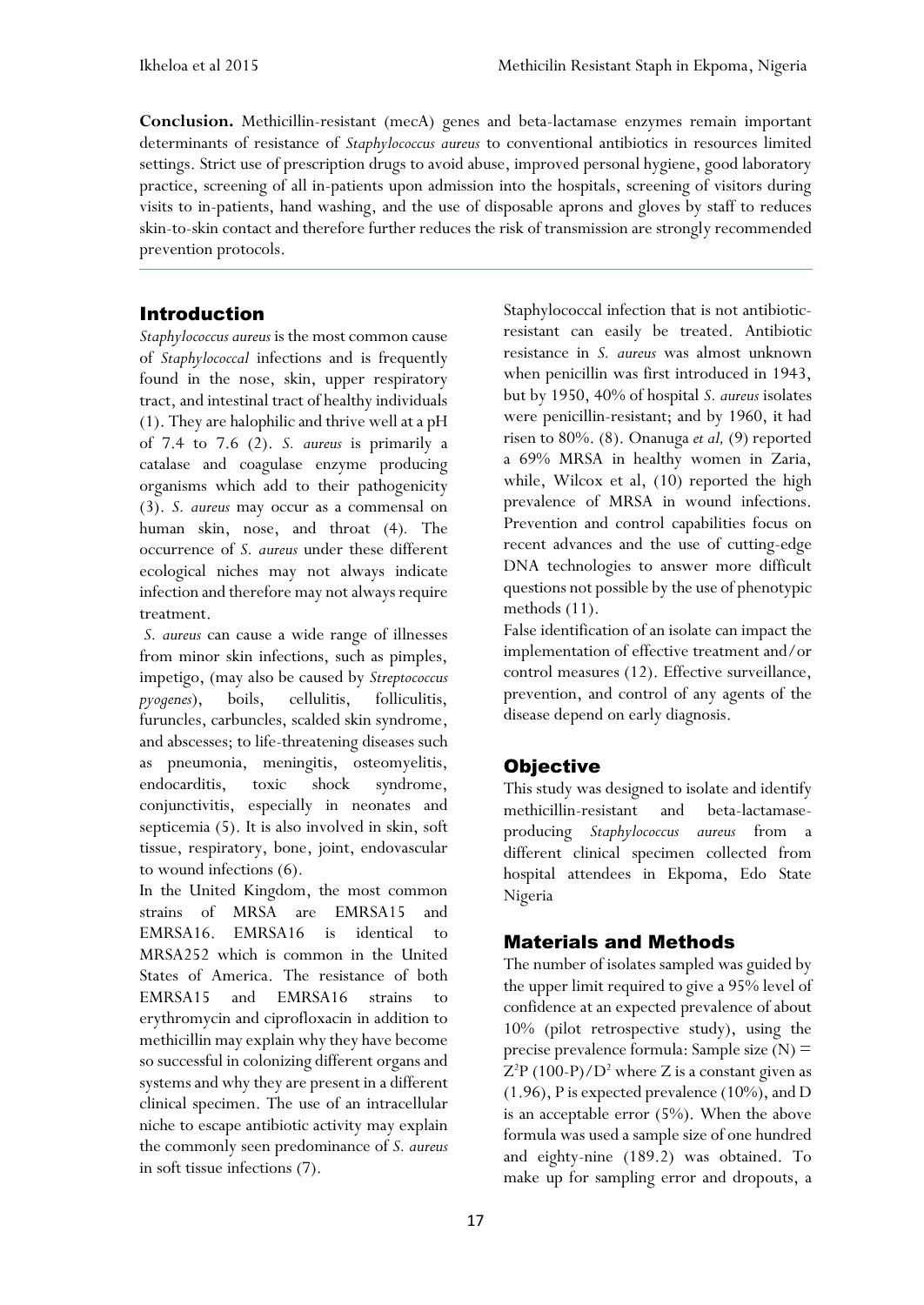minimum of two hundred (200) patients were sampled (Dean et al. 1995, epidemiological database).

## Study Population

A total of 200 *Staphylococcal* isolates were recovered from various clinical specimens. Patients included were those who were attending clinics in Ekpoma for various illnesses including urinary tract infection, chronic soft tissue ulcers, eye, ear, and nasal infections, urethritis, pelvic inflammatory diseases epidemics, and prostatitis. Therefore the following specimens were aseptically collected for the study: urine, wound swabs, eye discharge, ear swabs, sputum, aspirate, semen, endocervical swabs, urethral swab, and high vaginal swab. Informed consent was sought and obtained from each patient. Patients were required to consent by signing or thumb-printing where patients could not read or write. Patients were assured of confidentiality, free of charge, liberty to optout should they wish to do so at any point in time.

These specimens were cultured within thirty minutes of collection and incubated aerobically at 37° C for twenty-four hours. (24hrs). Standard aseptic microbiological techniques were employed in the isolation and identification of bacterial isolates from these specimen. Briefly, samples were inoculated on chocolate and MacConkey agar for a routine investigation. Further investigations were done to increase the phenotypic discriminatory power of cholate and MacConkey by the use of Chromagar for methicillin-resistant *Staphylococcus aureus* (MRSA) which is a selective and differential medium for the quantitative direct detection of *Staphylococcus aureus* from a clinical specimen. In addition to the Chromagar  $MRSA$ , we also used the Prolex<sup>TM</sup> Staph Latex Kit to identify *S. aureus* following the manufacturer's instructions.

The Prolex™ Staph Latex Kit utilizes polystyrene latex particles that have been sensitized with fibrinogen and IgG. When Staphylococcal colonies that possess clumping factor and/or protein-A are mixed with the

latex reagent, the latex particles agglutinate strongly within 20 seconds. Briefly, the latex reagent is brought to room temperature (22- 28°C) for about 10 minutes before use. The reagent is re-suspended by shaking before use. One drop of Staph Test latex reagent is dispensed into separate circles on the test card. With the aid of a mixing stick, two suspect colonies are transferred into a circle from the culture plate. These two liquids (latex reagent and two suspect colonies) are mixed and spread to cover the complete area of the circle and also gently rock the card allowing the mixture to flow slowly over the entire test ring area. After 20 seconds, under normal lighting conditions, the slide was observed for agglutination. If the result is positive, steps two to six are repeated in the same way, using the negative control latex reagent. Visible agglutination indicated positive results and no agglutination means a negative result.

## Test for the Production of Beta-Lactamase

Hardy diagnostic Nitrocef disks were employed for the rapid testing of the production of beta-lactamase in *Staphylococcus aureus*. This mechanism yields clinically relevant information earlier than the minimum inhibition concentration or disk diffusion test. Nitrogen disks are impregnated with nitrocefin, which is a chromogenic cephalosporin. As the amide bond in a betalactam ring is hydrolyzed by a beta-lactamase, Nitrocefin changes color from yellow to red. Bacteria that produce beta-lactamase in significant amounts produce this yellow to red color change on the Nitrocefin disks<sup>TM</sup>. These beta-lactamases are capable of inactivating "penicillinase-labile-penicillins", such as amoxicillin, ampicillin, penicillin, carbenicillin, mezlocillin, and piperacillin. Using sterile forceps, the Nitrocef disc is removed from the vial and placed on an empty Petri dish or microscopic slide. Before inoculation, the Nitrocef disks<sup>TM</sup> is allowed to equilibrate to room temperature. With a sterilized loop or application stick a wellisolated colony was removed and spread on the disk surface.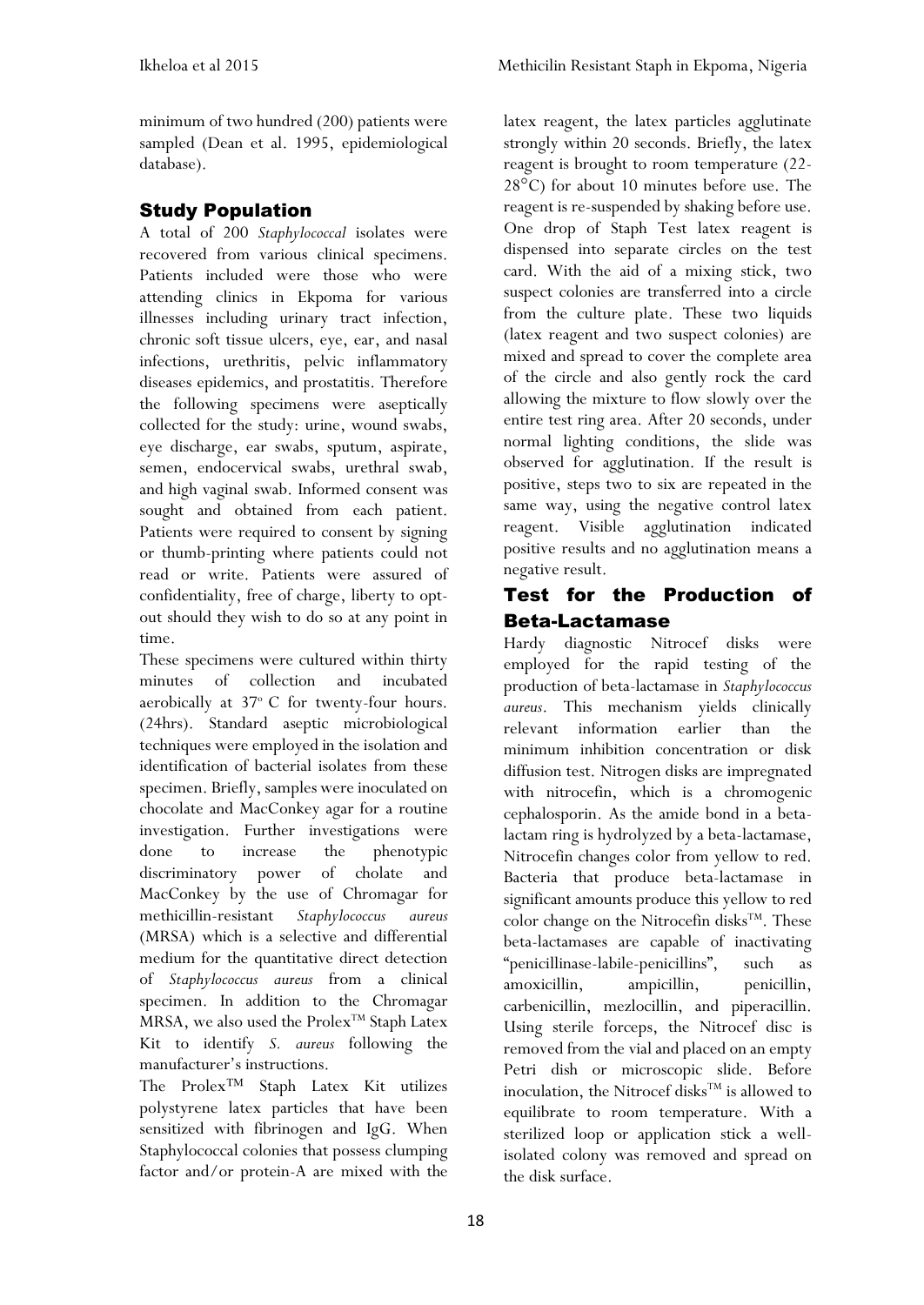The spin column was transferred in a clean

A positive beta-lactamase result is recorded when the Nitrocef Disk™ changes in color from its original yellow to orange or red. Most positive bacterial strains will produce a color change within 5 minutes. Some staphylococci, however, may take up to 60 minutes for a positive result. A positive beta-lactamase result predicts the following: Resistance to penicillin, ampicillin, and amoxicillin among *Haemophilus* spp., *N. gonorrhea,* and *M. catarrhalis.* Resistance to penicillin, as well as acylamino-, carboxy-, and uriedo-penicillins among staphylococci and enterococci. A negative beta-lactamase result is recorded when the Nitrocef Disk™ remains yellow. A negative result does not rule out resistance due to other mechanisms.

### Molecular assay

DNA materials were extracted from overnight pure cultures of *Staphylococcus aureus* using the Qiagen Extraction kit containing the following reagents: tissue lysis buffer, AL: Lysis buffer contains guanidine hydrochloride (AL), Elution buffer (AL), AW1: Wash buffer 1. AE: Elution buffer and proteinase K solution. To extract DNA from Gram-positive bacteria, bacterial pellets were harvested into1.5ml Eppendorf tubes and suspend in 180ul of buffer ATL, mixed by vortexing, and incubated for at least 30 minutes at 37°C. Twenty microliters of proteinase k and 200ul of buffer AL were also added and mixed by vortexing and incubated at 56°C for 30 minutes and then for a further 15minutes at 95°C. The setup was centrifuge briefly for few seconds and 200ul of ethanol (90-100%) added and mixed by pause-vortexing for 15 seconds. The setup (1.5ml tubes) was centrifuged to remove drops from the lids. The mixture was carefully applied on a spin column, without wetting the rim and the spin column was placed in a clean 2ml collection tube and centrifuge at 8000rpm for 1minute, and the tube containing the filtrate was discarded. The spin-column was carefully opened and 500ul of buffer AW1 was added without wetting the rim. The cap was centrifuged at 8000rpm for one minute.

2ml collection tube and the previous filtrate was completely discarded. The spin-column was carefully opened and 500ul of the buffer AW2 was added without wetting the rim. The cap was closed and centrifuged at 14000rpm for 3minutes. The spine column was transferred into a new 2ml collection tube and discard the filtrate was discarded. Centrifuge at full speed for one 1minute. The spin column was placed in a clean 1.5ml

tube, opened carefully and 100µl of buffer AE added to the spin column. The setup was incubated at room temperature for 1minute and centrifuged at 8000rpm for 5minutes. The 5 minutes incubation of the spin column with buffer AE at room temperature before centrifugation increases DNA yield. The filtrate was kept on ice for the Polymerase Chain reaction. Twenty microliters of proteinase k and add 200ul of buffer A were mixed by vortexing and incubated at 56°C for 30 minutes and then for a further 15minutes at 95°C and centrifuged briefly for few seconds. Two hundred milliliters of ethanol was then added to two hundred 200ul of ethanol (90-100%), mixed by pause-vortexing for 15 seconds. The 1.5ml tubes were briefly centrifuged to remove drops from the lids.

The following primers were used for characterization of a methicillin-resistant gene (mecA) from clinical isolates of Staphylococcus aureus: Primers for mecA gene mecA gene forward primer 5 <sup>1</sup> CAA GAT ATG AAG TGG TAA ATG GT 3<sup>1</sup> mechA gene reverse reaction 5 <sup>1</sup> TTT ACG ACT TGT TGC ATA CCA TA 3<sup>1</sup>. A master mix containing a final volume of 20µl of the following reagents were prepared to contain the following specific volumes per reagent: Taq Polymerase - 1u (one international unit), 250µm of dNTPs. 10mM of Tris HCL, 1.5mM of MgCl, 4.0µl of template DNA, 8.0µl, 1.5 µl of forwarding primers, and reverse primers. The thermal cycler used for this experiment was the Gradient 96 well Peltier Thermal Cycler (Biodirect MJ PTC-200 RESEARCH). The cycling condition for this experiment was 94 °C for 5minutes to denature DNA and render the DNA single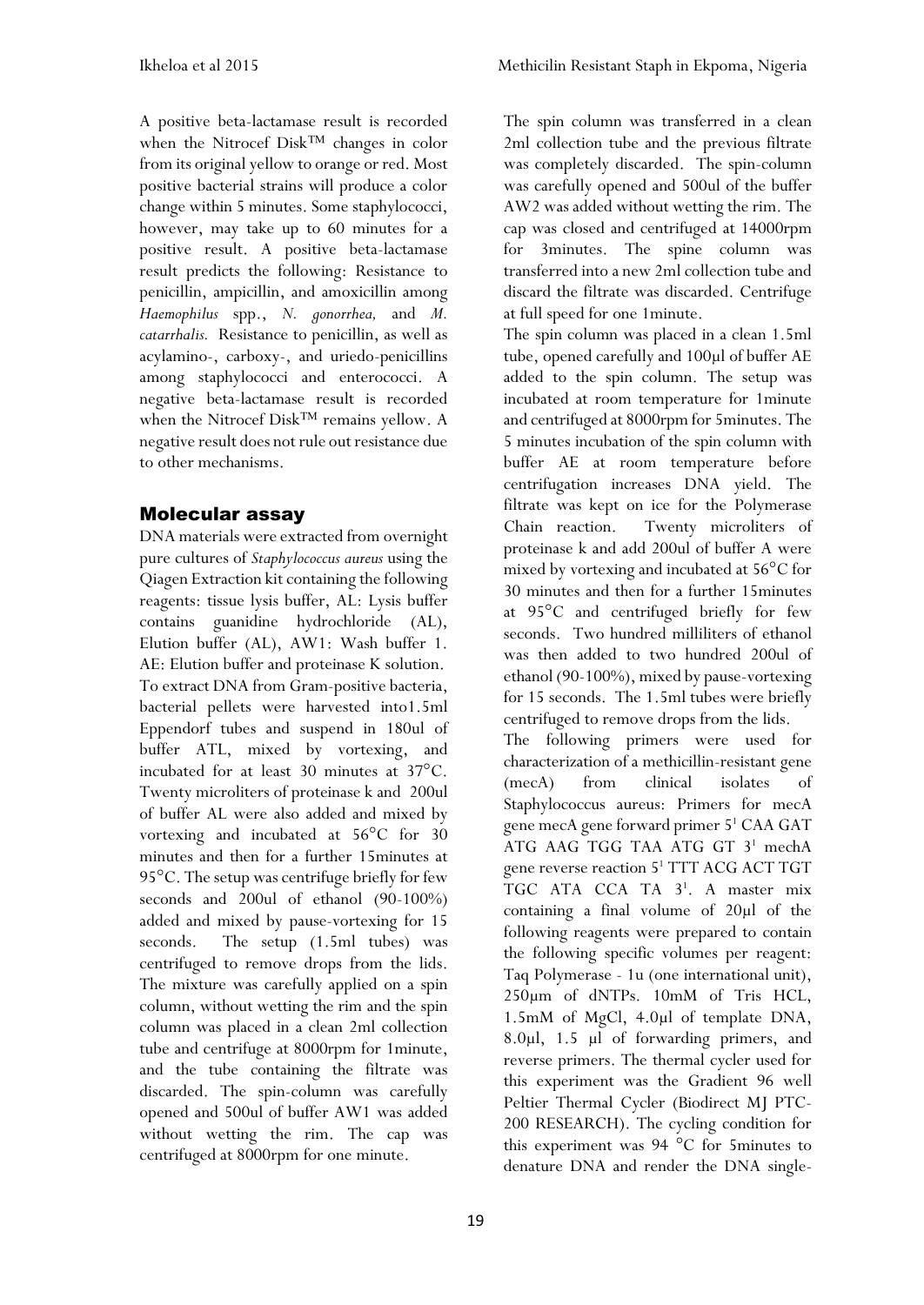stranded. This is followed by another 94°C for 1minute to completely render DNA strands single-stranded. For the annealing to take place, cycling conditions must be changed to 50  $\mathrm{^{\circ}C}$  for 1 minute and 72 $\mathrm{^{\circ}C}$  for 2 minutes for change elongation to take place for 29cyles and then it is allowed for extra 10 minutes for complete chain elongation. The amplicons were then visualized on a 2% ethidium bromide-stained agarose gel electrophoresis using an ultra illuminator and the result recorded

#### Result

Out of 200 isolates of *Staphylococcus aureus* recovered from clinical specimens collected from various clinical sites, 80(40%) strains were positive for the mecA gene, which codes for methicillin resistance; while 120(60%) were beta-lactamase positive. Age groups 26 – 30 had 23.0% of *S. aureus* with 25.0% positive for MecA gene and 30.0% positive for β-

lactamase production. *S. aureus* from wound swabs had a very high percentage of 52.0 for β-lactamase production and 42.5% for the MecA gene. The urine specimen from females had 40.9% and 20.0% for males of *S. aureus*. Urine had the highest percentage prevalence in ages 26-30 for methicillin resistance and betalactamase production with 25% and 30% respectively. Table 1 shows the frequency of *S. aureus* in relationship to the presence of MecA gene and β-lactamase production. Table 2 shows the number of *S. aureus* isolated between males and females of different age groups. Table 3 shows the number of *S. aureus*  from the various clinical sites about the presence of MecA gene and their β-lactamase production. The number of *S. aureus* from the various clinical sites about gender is shown in Table 4.

| $\overline{\phantom{a}}$<br>Ages | ັ<br>No of S. au $(\%)$ | ັ<br>MecA +ve $(\% )$ | $\beta$ -lact +ve | Males    | Females   |
|----------------------------------|-------------------------|-----------------------|-------------------|----------|-----------|
| (yrs)                            |                         |                       |                   |          |           |
| $1 - 5$                          | 4(2.0)                  | 1(1.0)                | 2(2.0)            | 2(3.0)   | 2(2.0)    |
| $6 - 10$                         | 8(4.0)                  | 2(3.0)                | 3(3.0)            | 3(4.0)   | 5(4.0)    |
| 11-15                            | 12(6.0)                 | 5(6.0)                | 5(4.0)            | 6(9.0)   | 6(5.0)    |
| $16 - 20$                        | 18(9.0)                 | 6(8.0)                | 9(10.0)           | 8(12.0)  | 10(8.0)   |
| $21 - 25$                        | 36(18.0)                | 17(23.0)              | 20(17.0)          | 12(18.0) | 24(18.0)  |
| $26 - 30$                        | 46(23.0)                | 20(25.0)              | 30(30.0)          | 6(9.0)   | 40(30.0)  |
| $30 - 35$                        | 24(12.0)                | 10(13.0)              | 14(12.0)          | 11(16.0) | 13(10.0)  |
| $36 - 40$                        | 20(10.0)                | 4(5.0)                | 10(8.0)           | 8(12.0)  | 12(9.0)   |
| $41 - 45$                        | 20(10.0)                | 8(10.0)               | 12(10.0)          | 10(15.0) | 10(8.0)   |
| $\geq 46$                        | 12(6.0)                 | 6(8.0)                | 6(5.0)            | 2(3.0)   | 10(8.0)   |
| Total                            | 200 (100)               | 80 (100)              | 120 (100)         | 68 (100) | 132 (100) |

**Table 1&2: The frequency of** *S***.** *aureus* **showing its β-lactamase activity in relation to the presence of MecA gene among 200 participants**

β-lact =β-lactamase

Table 3&4: Showing the number of *S*. *aureus* from the various 200 clinical sites in relation to gender and the presence of Mec A gene, and their  $\beta$ -lactamase activity.

| Clinical sites | No of<br>S. | Mec $A +ve$ | $\beta$ -lact +ve | Males      | Females    |
|----------------|-------------|-------------|-------------------|------------|------------|
|                | aureus      | $n \ (\%)$  | $n \ (\%)$        | $n \ (\%)$ | $n \ (\%)$ |
| Wound swabs    | 72(36.0)    | 34(42.5)    | 62(52.0)          | 25(36.8)   | 47(35.6)   |
| Urine          | 68(34.0)    | 24(30.0)    | 40(33.0)          | 14(20.6)   | 54(40.9)   |
| <b>HVS</b>     | 10(5.0)     | 2(2.5)      | 5(4.0)            | 0(0.0)     | 10(7.6)    |
| Sputum         | 5(2.5)      | 2(2.5)      | 2(2.0)            | 2(2.9)     | 3(2.3)     |
| Semen          | 3(1.5)      | 2(2.5)      | 3(3.0)            | 3(4.04)    | 0(0.0)     |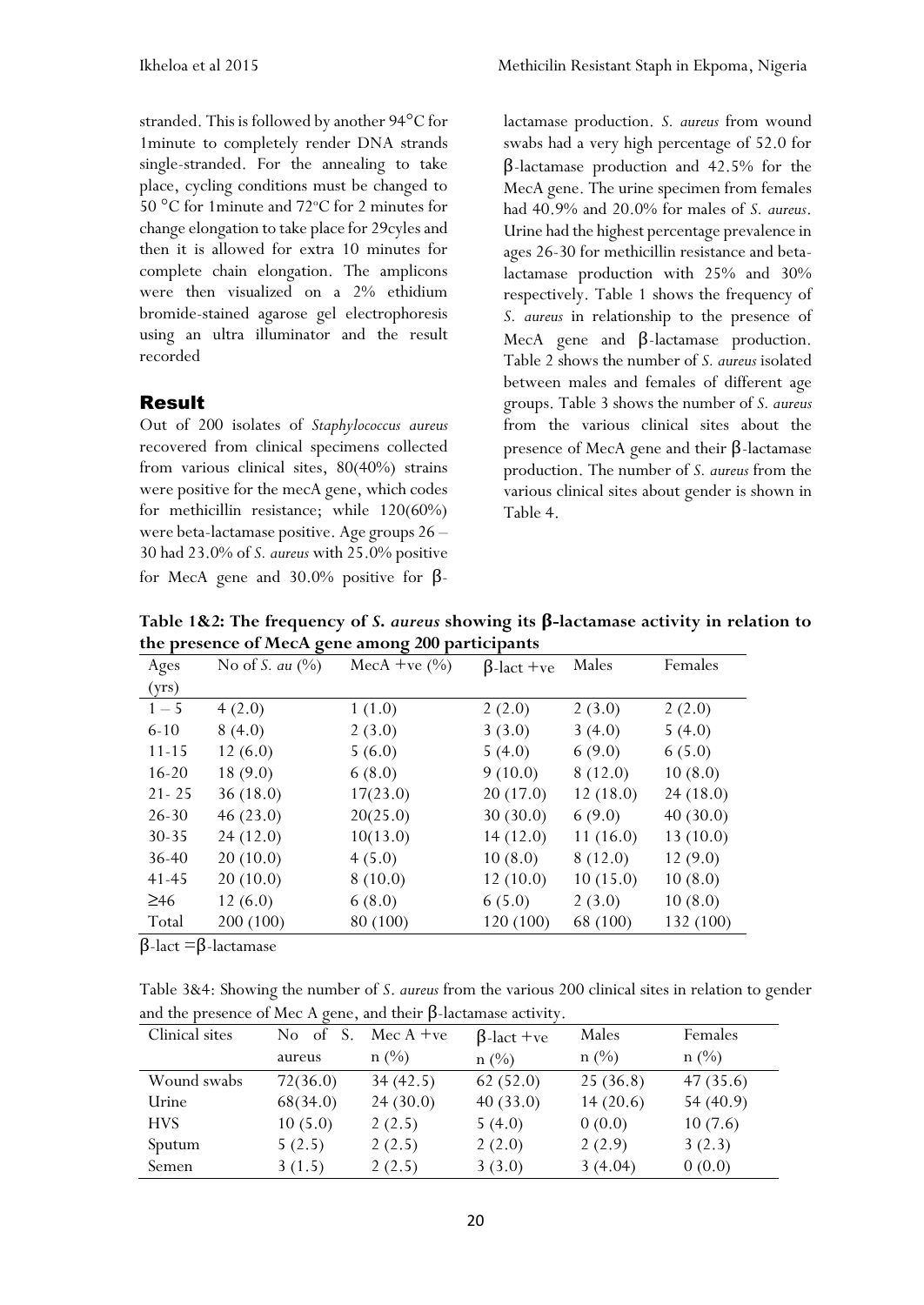| Aspirate       | 10(5.0)  | 4(5.0)   | 2(2.0)   | 6(8.8)   | 4(4.5)    |
|----------------|----------|----------|----------|----------|-----------|
| Eye swabs      | 8(4.0)   | 3(3.75)  | 1(1.0)   | 2(2.9)   | 6(3.0)    |
| Ear swabs      | 6(3.0)   | 3(3.75)  | 1(1.0)   | 2(2.9)   | 4(4.5)    |
| Urethral swabs | 12(7.0)  | 6(7.5)   | 4(3.0)   | 14(20.6) | 0(0.0)    |
| ECS            | 4(2.0)   | 0(0.0)   | 0(0.0)   | 0(0.0)   | 4(4.5)    |
| Total          | 200(100) | 80 (100) | 120(100) | 68(100)  | 132 (100) |

β-lact =β-lactamase

#### **Discussion**

Although most *Staphylococcus* species are common inhabitants of the skin and mucous membranes, certain species have been found frequently as etiological agents of a variety of human infections. Superficial supportive infections caused by *S. aureus* are the most common human staphylococcal infections. Food poisoning and toxic shock syndrome also have been attributed to infection with *S. aureus*. Preventive medical practice is fast becoming the norm all over the world, hence, this study highlighted the possible risk factors that could result in MRSA infections and therefore, suggested ways of reducing and eliminating the disease. *Staphylococcus aureus*, though a normal flora of the skin can result in life-threatening conditions such as osteomyelitis and endocarditis. However, the increased incidence/prevalence of Staphylococcal infection together with its high ability to resist methicillin may predispose sufferers/carriers to life-threatening disease conditions (13-17).

Out of 200 isolates of *Staphylococcus aureus* recovered from a clinical specimen collected from various clinical sites, 80(40%) strains were positive for mecA gene, which codes for methicillin resistance; while 120(60%) were beta-lactamase positive Table 1.

The pathogenicity of *S. aureus* has never been in doubt especially when they are involved in deep-sited infections. However, a quick review of the pathogenicity of this bacteria will explain the diversity of their isolation from different clinical specimens. The abundance of pathogenic principles and the ability for *Staphylococcus aureus* to express them under different conditions indicates that they will either be directly involved in different illnesses

or are a potential reservoir for life-threatening infections (18). It has been well documented that *S. aureus* expresses many potential virulence factors such as Surface proteins that promote colonization of host tissues; invasions such as leukocidin, kinases, hyaluronidase that promote bacterial spread in tissues; surface factors that inhibit phagocytic engulfment (capsule, Protein A);

biochemical properties that enhance their survival in phagocytes (carotenoids, catalase production); immunological disguises (Protein A, coagulase, clotting factor); membrane-damaging toxins that lyse eukaryotic cell membranes (hemolysins, leukotoxin, leukocidin; exotoxins that damage host tissues or otherwise provoke symptoms of disease (SEA-G, TSST, ET); inherent and acquired resistance to antimicrobial agents. These can highlight why the bacteria was highly prevalent in urine, aspirates, and High vaginal swab (HVS) samples

The isolation of Staph from 2.0% endocervical 1.5% swabs and semen may be explained by its ability to express surface

proteins that promote attachment to host proteins such as laminin and fibronectin that form the extracellular matrix of epithelial and endothelial surfaces. Besides, the expression of a fibrin/fibrinogen binding protein (clumping factor) which promotes attachment to blood clots and traumatized tissue may help explain its involvement in these sensitive body tissue. Although we did not investigate its particular role either as a career or a pathogen, it should be noted that the invasion of host tissues by staphylococci involves the production of a huge array of extracellular proteins, some of which may occur also as cellassociated proteins well expressed by the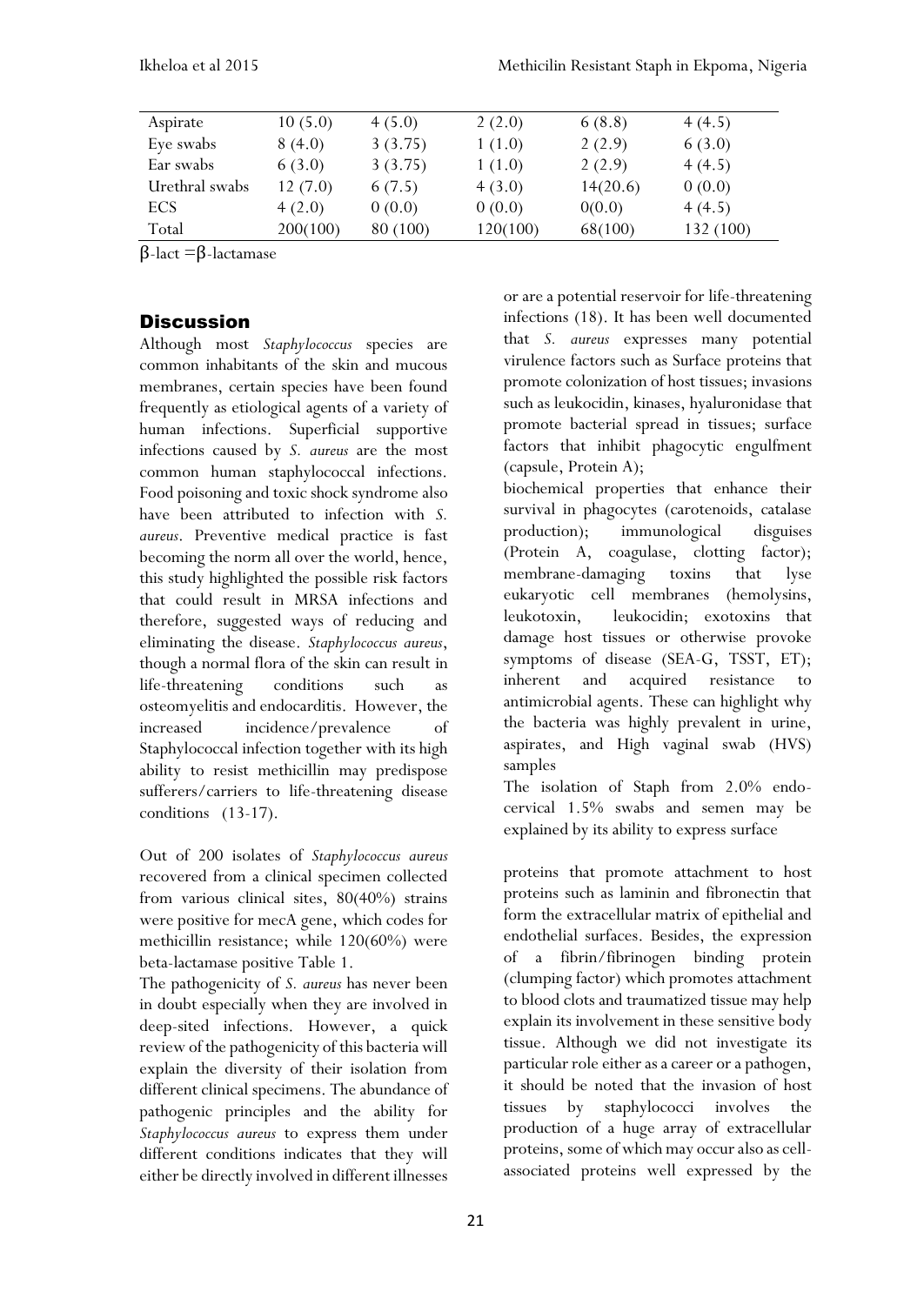bacteria. Further studies should outline the exact role of the following proteins in deep tissue infections. Such studies should also show conditions conducive for the expression of any or all of the diseases for which Staphylococcus is an important public health challenge.

First is the membrane-damaging alphahemolysin, which acts by osmotic lysis (19). It is expressed as a monomer that binds to the membrane of susceptible cells. Subunits then oligomerize to form heptameric rings with a central pore through which cellular contents leak. Second is the ß-Toxin, sphingomyelinase which damages membranes rich in this lipid. The classical test for ß-toxin is the lysis of sheep erythrocytes. A lysogenic bacteriophage is known to encode the toxin. The third is the delta toxin which is a very small peptide toxin produced by most strains of *S. aureus* and *S. epidermidis* (16). Fourth is leucocidin, an important factor in necrotizing skin infections, and a multi-component protein toxin that acts together to damage membranes. Fifth is the coagulase, an extracellular protein that binds to prothrombin in the host to form the Staphylothrombin complex used by the bacteria to protect themselves from host phagocytic and immune defenses by causing localized clotting. Sixth is the plasminogen activator called staphylokinase with which the bacteria lysis fibrin. Seventh is the lipase, deoxyribonuclease (DNase) which provides nutrients for the bacteria during the infection process. Eight is the fatty acid modifying enzyme (FAME) which may be important in abscesses formation, where it could modify anti-bacterial lipids and prolong bacterial survival  $(16)$ .

The urine specimen from females had 40.9% and 20.0% for males of *S. aureus*. Urine had the highest percentage prevalence in ages 26- 30 for methicillin resistance and betalactamase production with 25% and 30% respectively. MRSA are frequent causes of healthcare-associated bloodstream and catheter-related infections, hence they are incriminated in many nosocomial infections. MRSA is also an emerging cause of community-associated infections, especially

skin and soft tissue infections and necrotizing pneumonia probably explaining why we observed up to 30% prevalence in this study. *S. aureus* can infect other tissues when normal barriers have been breached, this leads to furuncles (boils) and carbuncles (a collection of furuncles). In infants *S. aureus* infection can cause a severe disease Staphylococcal Scalded Skin Syndrome (SSSS) (17). Prosthetic joints put a person at particular risk for septic arthritis, and staphylococcal endocarditis (infection of the heart valves), and pneumonia, which may be rapidly spread (18). They act as an opportunistic pathogen of humans, cause a wide range of suppurative infections, as well as food poisoning and toxic shock syndrome (19). *S. aureus* causes food poisoning by releasing entero-toxins into food, and toxic shock syndrome by the release of superantigens into the bloodstream  $(20)$ . Out of 36% isolates from the wound, 42% expressed the mecA gene and 52% had betalactamase activity. Out of 34% from urine, 30% expressed mecA genes while 33% had beta-lactamase activity, Table 3&4. This is not a surprise because *Staphylococcal* resistance to penicillin is known to be mediated by penicillinase (a form of β-lactamase) production. Again, the mechanism of resistance to methicillin is known to be by the mecA gene, which codes for an altered Penicillin-Binding Protein (PBP2a or PBP2') that has a lower affinity for binding β-lactams (penicillin's, cephalosporins, and carbapenems). This allows for resistance to all β-lactam antibiotics and avoids their clinical use during Methicillin-Resistant *S. aureus* (MRSA) infections. As such the glycopeptide, vancomycin is often deployed against MRSA (21). It would be nice to state that aminoglycosides such as kanamycin, gentamicin, and streptomycin, are resisted through protonated amine and/or hydroxyl interactions with the ribosomal RNA of the bacterial 30S Ribosome (22*)*. Staphylococcus resists aminoglycoside by three main mechanisms: first is the production of aminoglycoside modifying enzymes such as "Aminoglycoside adenylyltransferase 4' IA"

which renders the antibiotics ineffective (23*).*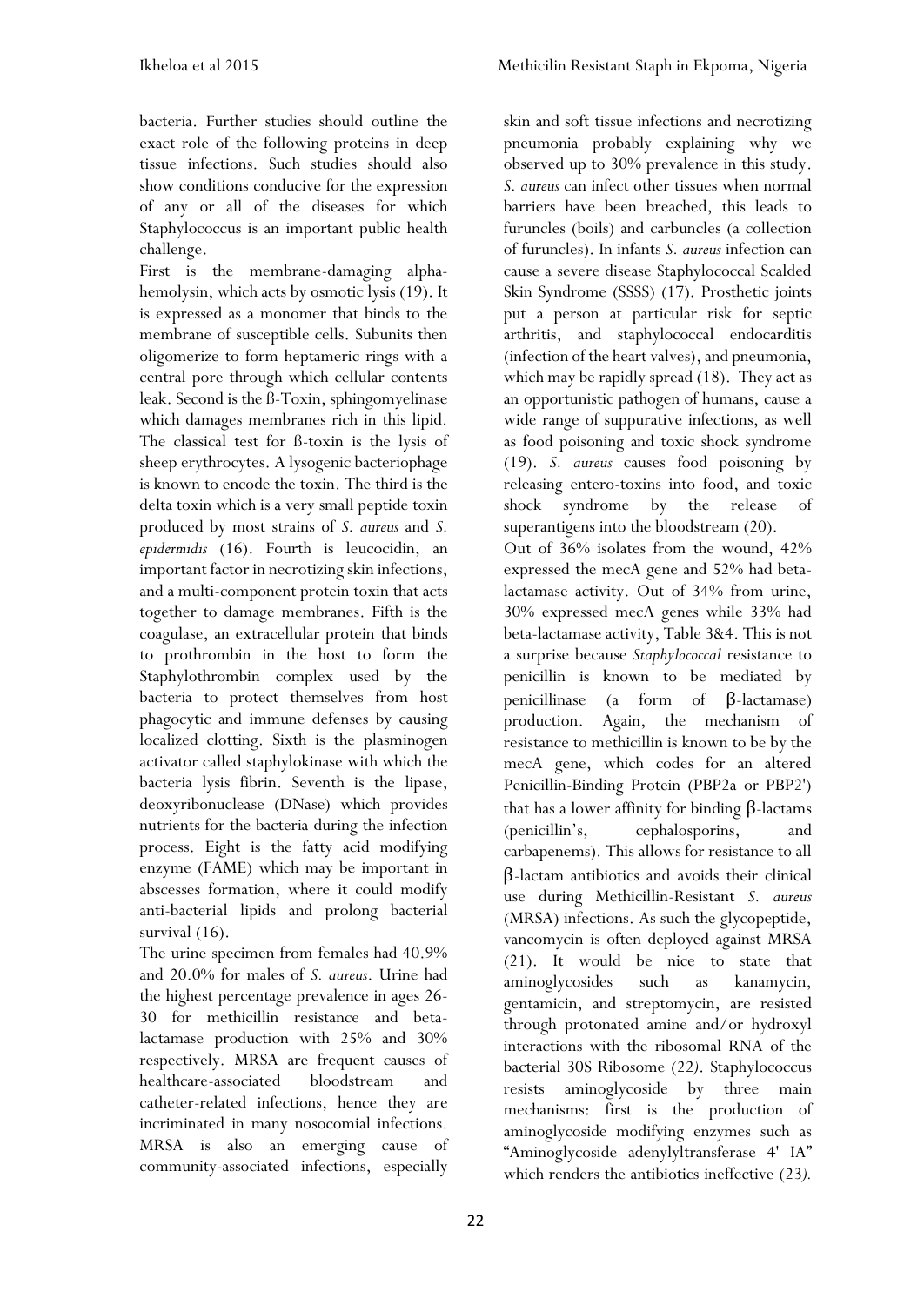Second is by ribosomal mutations a molecular deletion or insertion of nucleotides which changes the reading frame of the bacteria DNA making the antibiotics unable to recognize certain targets to act. The third is by use of active efflux of the drug out of the bacterial cytoplasm.

Isolation of beta-lactamase Methicillin-Resistant *S. aureus* (MRSA) may also be referred to as multiple-resistant *Staphylococcus aureus* or Oxacillin-Resistant *Staphylococcus aureus* (ORSA) because the resist the penicillins and the cephalosporins. A 2007 CDCP report estimated that the number of MRSA infections treated in hospitals recorded a 220% increment throughout 6years while at the same time death rate increased by 155% over the same 6years period (24*).* CDC also reported that MRSA was associated with 18,650 hospital stay-related deaths in the United States in 2005 [\(25-2](http://en.wikipedia.org/wiki/Methicillin-resistant_Staphylococcus_aureus#cite_note-2)6) these figures suggest that MRSA infections are responsible for more deaths in the U.S. each year than Acquired immune deficiency syndrome; AIDS (27*)*.

Our report of 42% isolation of mecA genes among resistant Staphylococcus in Ekpoma is similar to an old Nigerian report stated that 43% Staphylococcus isolates in Jos University teaching hospital with 81% of the MRSA isolates from hospital's in-patients, while 19% were from out-patients and also a different from 69% report by Onanuga *et al,* (28) from health women in Zaria, Nigeria (29). This result is however different from a populationbased study of the incidence of MRSA infections in San Francisco during 2004-5 which showed that 85% of these infections occurred outside of the health care setting (30*)*. Our report is higher than 31% report from surgical site infections in Uganda, (31). While it is not clear why a greater number of MRSA was found outside the hospital settings in San Francisco, changing disease demography due to the emergence of complex socio-demographic and cultural dynamics of disease transmission including but not limited to abuse of home-based care and rise in the incidences of injected drug users, may highlight the difference observed between

Ekpoma and San Francisco (32). Constant use of antibiotics by nurses caring for the wound may explain why the prevalence of MRSA was lower in the Uganda report compared to our present report of 42% prevalence of MRSA in wounds. It will be nice to mention here that absence of coordinated surveillance on MRSA in Africa with emphasis on countries like Uganda and Nigeria with no clear law restricting the purchase and use of antibiotics and where most antibiotics are still purchased and used without prescription from qualified healthcare providers, use of a sub-lethal dose of drugs bought across the counter remain a major risk factor for resistance.

Although alcohol-based rubs are somewhat effective, a more effective strategy is to wash hands with an anti-microbial cleanser with persistent killing action, such a[s Chlorhexidine](http://en.wikipedia.org/wiki/Chlorhexidine) (33). Poor hygiene habits remain the principal barrier to significant reductions in the spread of MRSA (34).

Worldwide, an estimated 2 billion people carry some form of *S. aureus*; of these, up to 53 million (2.7% of carriers) are thought to carry MRSA. In the United States, 95 million carry *S. aureus* in their noses; of these, 2.5 million (2.6% of carriers) carry MRSA (34). MRSA has also been found in some public school systems(34). A 2007 study found that 4.6% of patients in U.S. health care facilities were infected or colonized with MRSA (35). A 2008 study in Canada found MRSA in 10% of tested pork chops and ground pork and a U.S. study in the same year found MRSA in the noses of 70% of the tested farm pigs and 45% of the tested pig farm workers (35).

## Conclusion

Methicillin-resistant (mecA) genes and betalactamase production were identified among *Staphylococcus aureus* isolates recovered from a different clinical specimen in Ekpoma Edo State, Nigeria. Wounds had a high prevalence of MRSA of 52.0%. Urine had a high percentage in ages 26-30, while females had a higher frequency of isolates of *S*. *aureus* than males. Strict use of prescription drugs to avoid abuse, improved personal hygiene, good laboratory practice, screening of all in-patients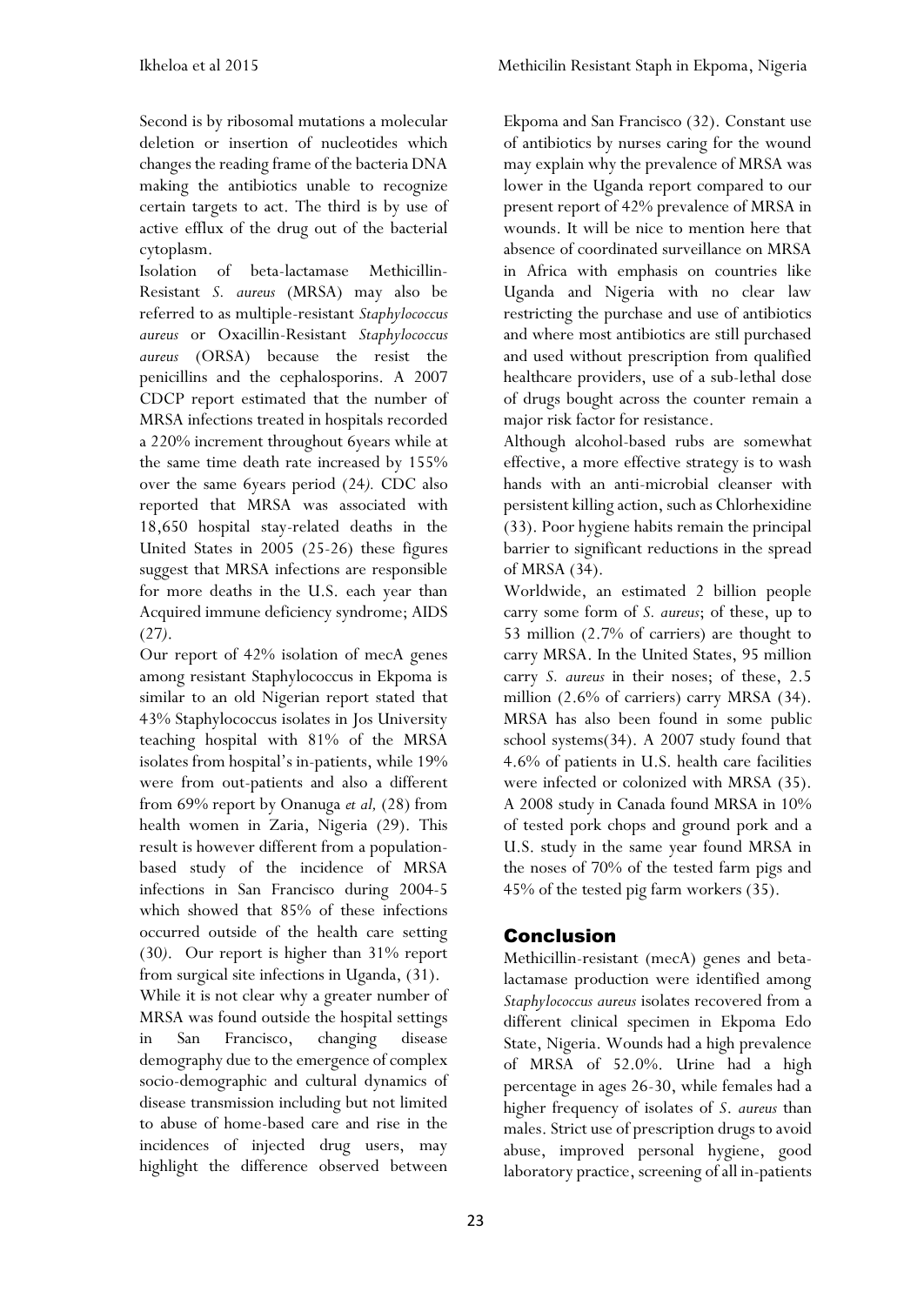upon admission into the hospitals, screening of visitors during visits to in-patients, hand washing, and the use of disposable aprons and gloves by staff to reduces skin-to-skin contact and therefore further reduces the risk of transmission are strongly recommended prevention protocols.

#### **REFERENCES**

- 1. Ogston A*.* "On Abscesses". Classics in Infectious Diseases"*. Rev Infect Dis* 1984*,* **6**  $(1): 122 - 28.$
- 2. Kollef MH, Micek ST. Methicillinresistant *Staphylococcus aureus*: a new community-acquired pathogen? Curr opin infect dis.2006; 19[2]; 161-168.
- 3. Ryan K J, Ray CG (editors)*. Sherris Medical Microbiology* (4<sup>th</sup> ed.), McGraw Hill. 2004.
- 4. Matthews K. R, Roberson J, Gillespie B. E, Luther D. A, Oliver S. P (1997*). ["Identification and Differentiation of](http://www.ingentaconnect.com/content/iafp/jfp/1997/00000060/00000006/art00015)  [Coagulase-Negative Staphylococcus aureus by](http://www.ingentaconnect.com/content/iafp/jfp/1997/00000060/00000006/art00015)  [Polymerase Chain Reaction"](http://www.ingentaconnect.com/content/iafp/jfp/1997/00000060/00000006/art00015). Journal of Food Protection 60 (6): 686–8*, http://www.ingentaconnect.com*.*
- *5.* Whitt DD, Salyers AA. *"14". Bacterial Pathogenesis: A Molecular Approach* (2nd edition ed.) USA: ASM Press.1998.
- 6. Jawetz Melnick & Adelberg's Medical Microbiology. 24<sup>th</sup> Edition. Mc Graw Hill Lange.
- 7. Agwu E, Ihongbe JC, Inyang NJ. Prevalence of Quinolone susceptible *Pseudomonas aeruginosa* and *Staphylococcus aureus* in delayed-healing diabetic foot ulcers in Ekpoma Nigeria. *Wounds* 2010; 4: 100-105.
- 8. Chambers HF. "*The Changing Epidemiology of Staphylococcus aureus?*". Emerg *Infect Dis*  2001; *7 (2): 178–82.*, www.cdc.gov/ncidod/eid/vol7no2/cha mbers.
- 9. Thompson RL, Cabazudo I, Wenzel RP. Epidemiology of nosocomial infections caused by methicillin-resistant *Staphylococcus aureus*. Ann intewn wed. 1982; 97(3): 309-317.
- 10. Wilcox MH, Hall J, Pike H, et al. Use of perioperative mupirocin to prevent methicillin-resistant Staphylococcus

aureus (MRSA) orthopedic surgical site infections. *J Hosp Infect 2003*; *54*:*196*– 201.

- 11. 11. Johnson AP, Pearson A, Duckworth G. "Surveillance and epidemiology of MRSA bacteremia in the UK". *J Antimicrob Chemother* 2005; **56** (3): 455–62.
- 12. Cheesbrough, M. District Laboratory Practice in Tropical Countries. Part 2 (434). Cambridge University Press. 2000
- 13. Agwu E, Ihongbe JC, Ezeonwumelu JOC, Moazzam ML. Baseline burden and antimicrobial susceptibility of pathogenic bacteria recovered from oral lesions of HIV/AIDS patients in South-Western Uganda. Oral Science International, (in press) March 2015. DOI: 10.1016/S1348-8643(15)00018-.
- 14. Ojulong J, Mwambu T, Joloba M, *Agwu E,* Bwanga F, Najjuka C & Kaddu-Mulindwa D. Prevalence of Methicillinresistant *Staphylococcus aureus* (MRSA) among isolates from surgical site infections in Mulago hospital- Kampala, Uganda. *The Internet Journal of Infectious Diseases* 2009 Volume 7 Number 2
- 15. Agwu E, Ihongbe JC, Okogun GRA, Ezeonwumelu JOC, Igbinovia O. *Chromobacterium violation* associated with recurrent vaginal discharge among apparently healthy females in Ekpoma Nigeria. *OJHAS*, **2007**, 1: 2.
- 16. Curran JP, Al-Salihi FL (1980). ["Neonatal](http://www.cirp.org/library/complications/curran1/)  [Staphylococcal Scalded Skin Syndrome:](http://www.cirp.org/library/complications/curran1/)  [Massive Outbreak Due To An Unusual](http://www.cirp.org/library/complications/curran1/)  [Phage Type"](http://www.cirp.org/library/complications/curran1/). Pediatrics 1980, **66** (2): 285–90. http://www.cirp.org*.*
- *17.* Kluytmans J, van Belkum A, Verbrugh H (1997). *"*N*[asal Carriage of Staphylococcus](http://cmr.asm.org/cgi/pmidlookup?view=long&pmid=9227864)  [aureus: Epidemiology, Underlying](http://cmr.asm.org/cgi/pmidlookup?view=long&pmid=9227864)  [Mechanisms, and Associated Risks"](http://cmr.asm.org/cgi/pmidlookup?view=long&pmid=9227864). Clin. Microbiol. Rev. 10 (3): 505–20.*, http://cmr.asm.org*.*
- 18. Ihongbe JC, Agwu E, Inyang NJ, Pneumococcal pneumonia complicates the presentation of pulmonary Tb & pseudomembranous candidiasis, predictive of unknown HIV infection in Ekpoma Nigeria: *Internet J Micro.* 2008; 5 (2)